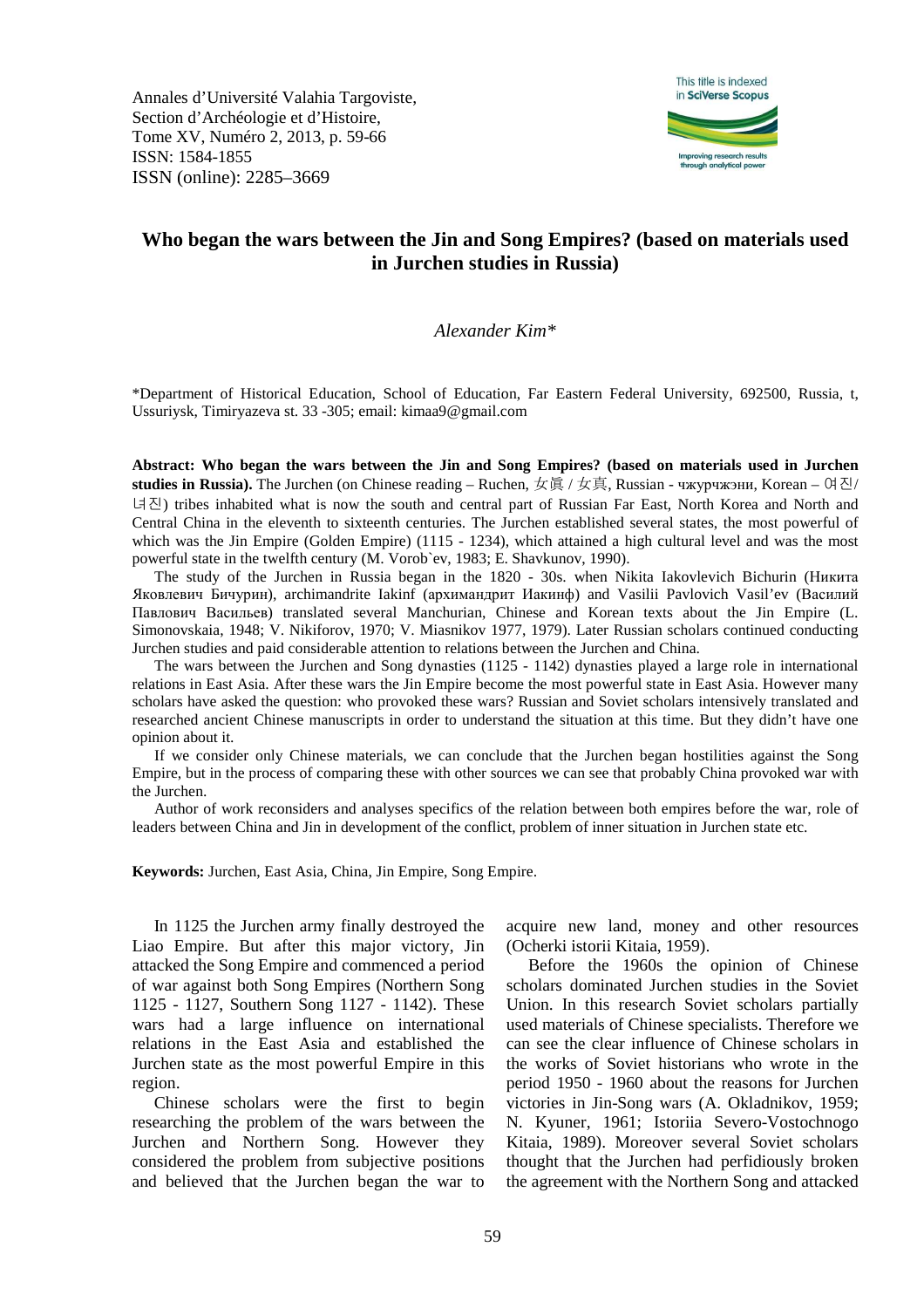China (Istoriia stran zarubezhnoj Azii v srednie veka, 1970, p. 245).

But the Sovet Union experienced political and military conflict with China (the Damanskij incident) in 1969. This conflict marked the highest point in the hostile relations which had existed between USSR and China for a long time. Tensions between these two powers greatly influenced research in many fields. Due to Chinese territorial claims in regard to large parts of Siberia, the Chinese side tried to find data (spread across Bohai and Jurchen history) which would support such claims. In their turn, Soviet scholars refuted these statements (needless to say, they were also under constant political pressure to do so), and in many cases deliberately played down the connections which once existed between the population of present-day Siberia and China. It is not unusual for archeological material to be used by contending nationalisms, but in this particular case the authoritarian nature of the political regimes in both states made the confrontation particularly bitter and ensured that only "politically useful" findings and conclusions could be made public. Jurchen studies were not left outside these politically driven polemics.

Therefore during the period 1960 – 1980s. Soviet scholars advanced several theories which critically considered Chinese materials about Jurchen.

Soviet scholars researching the Jurchen paid a great deal of attention to this period, translated many Chinese manuscripts (for example, 遼史 *Liao shi*, 宋史 S*ong shi*, 金史 *Jin shi* and others), comparing and analyzing them. In 1975 Mikhail Vasil'evich Vorob'ev published the first part of his doctoral dissertation, "The Jurchen and the Jin state (X - 1234)" (M. Vorob'ev, 1975). In this work he used then available Chinese, Korean, Japanese and Western materials dealing with the Jurchen (L. Perelomov, 1977) and researched the Jurchen social system which he compared with the Manchurian *mukun*, the social system of one hundred households of Manchurian tribes. For a long time this work remained the most detailed study of the political, social and cultural history of the Jurchen.

Scholars in the Soviet Union, China and academics elsewhere believed that the Jurchen began these wars. Many Soviet scholars – Alexei Pavlovich Okladnikov (Алексей Павлович Окладников), Anatolii Panteleevich Derevianko (Анатолий Пантелеевич Деревняко), Mikhail Vasil'evich Vorob'ev (Михаил Васильевич Воробьев), Ernst Vladimirovich Shavkunov (Эрнст Владимирович Шавкунов), Sergei Nikolaevich Goncharov (Сергей Николаевич Гончаров) and others actively studied Jurchen fields. For example, they translated and published materials of many medieval Chinese materials – *Song shi*, *Jin shi*, *Sanchao beimeng huibian* (三朝 北盟會編) and other sources. Almost all Soviet specialists considered the problem of Song-Jin wars from the position of the theories of Marx and Lenin about class struggle and thought that class struggle divided and weakened Chinese society before the Jurchen conquest (Istoriia Kitaia, 1959); they wrote that the Jurchen knew about the weakness of the Northern Song army and considered therefore that they were assured of victory in this war (A. Okladnikov, A. Derevianko, 1973; M. Vorob'ev, 1975).

The reason for this confidence was the fact that the Song Empire could not defeat the Khitan army at 1122-1125, in spite of the Khitans fighting on two fronts against the Jurchen and Song Empire and most of the Liao soldiers were concentrated on the northern front, but the Jurchen destroyed the Liao Empire. Moreover the Jurchen had excellent cavalry which had trained in natural conditions (during hunting) and many Jin soldiers had a rich warrior experience from the wars against the Khitan, Koryo, Xi Xia and the conflicts between Jurchen tribes. In the medieval period cavalry played a big role in war and was very effective and fast (E. Kychanov, 1966).

The first period of the Jin-Song wars confirmed this – the Jurchen army destroyed the Chinese military system easily and besieged the main capital of Northern Song.

However M.V. Vorob'ev held the opinion that both sides wanted this war, but Jurchen had been prepared for the war better than their opponents (M. Vorob'ev, 1975, p. 116).

At the end of 1125 two Jurchen armies attacked Northern Song. In 1126 Jin twice besieged the capital of China. For example, from 1125 until February 1130 Chinese soldiers could not win against the Jurchen (S. Goncharov, 1986, p. 113). But in spite of such big victories in the battles against the Chinese Empire, the political activity of the Jurchen in the period 1125 - 1126 demonstrated that they were not assured of final victory and several times they agreed to peace talks with the

**Tome XV, Numéro 2, 2013**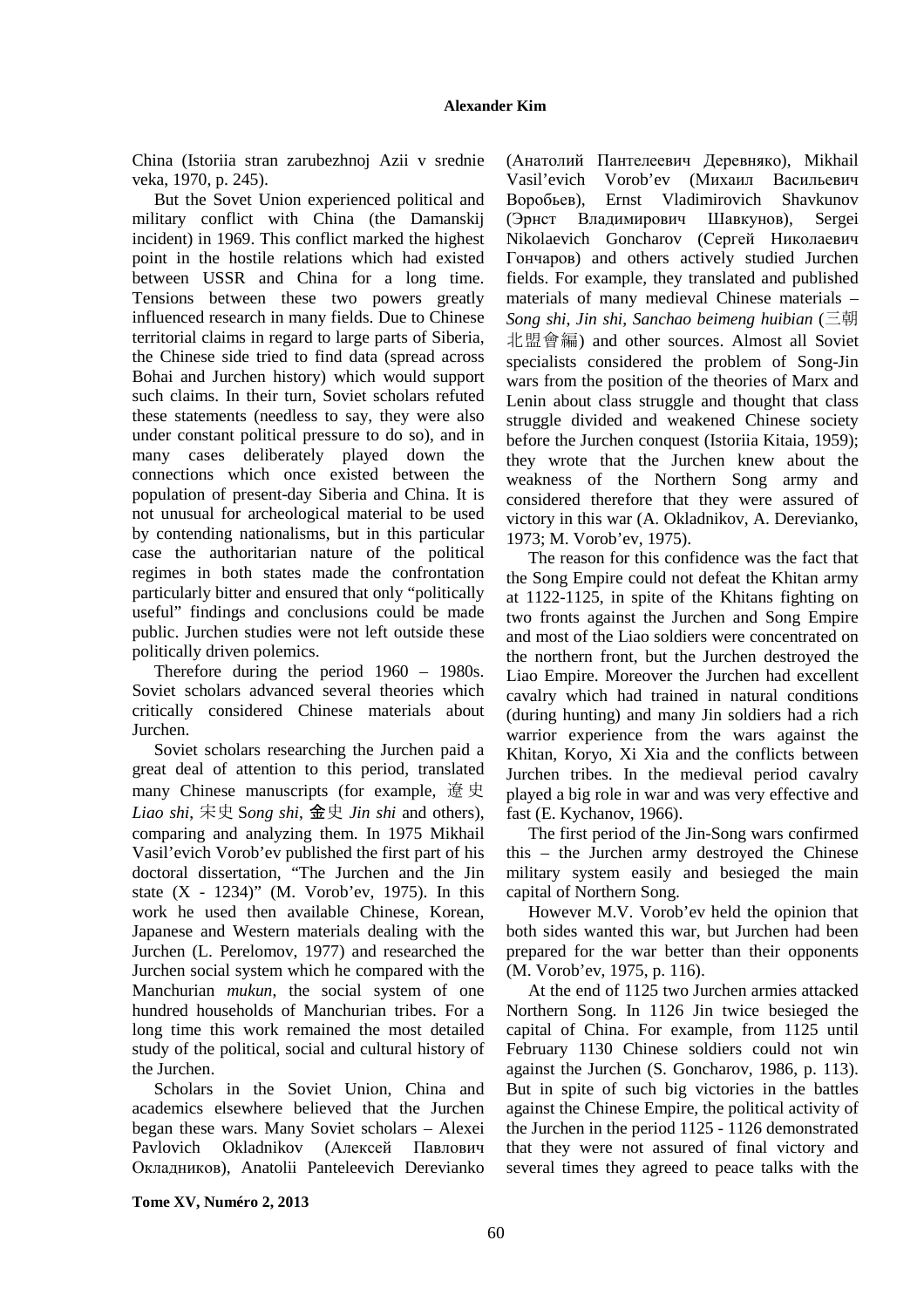## **Who began the wars between the Jin and Song Empires? (based on materials used in Jurchen studies in Russia)**

Song Empire (G. Rozov, 1998, p. 116-119; E. Kozhanov, 1980; S. Goncharov, 1986).

However the Chinese government viewed this policy of the Jurchen state as a sign of weakness by the Jin Empire and continued a policy of provocation. Chinese officials, apparently, counted on the Jin to weaken in during a dragged-out war. So after the first peace talks the Jurchen received several districts from China, but the Chinese Emperor sent a security order to military troops located in these districts that they must fight against the Jurchen (S. Goncharov, 1986, p. 33). Moreover, later the Northern Song dynasty several times sent an army to support Chinese garrisons located in these areas which China had given to Jurchen. After peace talks the Chinese Emperor treacherously infringed conditions of the peace and sent an army for a night attack against the Jurchen who were located near the Song capital, but it was unsuccessful. (Ocherki istorii Kitaia, 1959, p. 311 - 312; A. Okladnikov, A. Derevianko, 1973; S. Goncharov, 1986, p. 32). It was only after Chinese leader's attempts to persuade Khitan officers who served in Jurchen administration to come to the Chinese side that Jin leaders decided to refuse of peace talks with the Northern Song Empire and to destroy the Northern Song dynasty (S. Goncharov, 1986, p. 33 -34). Because of all these perfidious acts by the Northern Song government the Jurchen command firmed in its opinion that it was impossible to support diplomatic relations with the Song imperial court. Therefore Jin officials definitively decided to release itself from Zhao (the ruling dynasty of Northern Song), including its too changeable and unreliable partner for peace talks.

However the Chinese government could not resale from a Confucian position in its foreign policy. Even though the Chinese emperor understood the power of the Jurchen army, he had to consider the opinions of the Chinese nobility and officials, who did not want to concede to the Jurchen. This situation can explain a contradiction in China's policy with the Jurchen. A major problem in foreign policy was the Chinese perception of the "eastern barbarians" (Khitans, Jurchen, Mongols and others) among Chinese nobility and officials. According to their perception, the Song Empire could not conclude equal and vassal treaties with the "eastern barbarians". China received vassal status from Khitan after several wars during the tenth and eleventh centuries in which the Khitan Empire

demonstrated its military power and potential. Certainly the Northern Song Empire did not want to accept vassal status from the Jin state and wanted to become senior to the Jurchen. But Jin officials could not understand or accept this position.

Furthermore the Jurchen had achieved their aims – they had taken away part of Central China from Northern Song, captured the Chinese emperor, forced the Chinese state to render tribute and in addition, the change of Song (Northern Song) to Nan Song (Southern Song), who usually tried not to break peace treaties, had taken place. In spite of their superiority in economical, human and technical potential, the Chinese Empire had dramatically lost this war (M. Vorob'ev, 1975).

In our opinion, the long tolerance by the Jurchen of Chinese provocations in the period 1123 - 1126 can only be explained by one thing - Jin leaders were not certain that they would succeed in a fight against Northern Song because Chinese human and material resources were very vast. The Jurchen did not have the same potential and must have been aware of this.

Moreover the Jurchen had problems with nomadic tribes on their northern border (south part of the modern Mongolia) (G. Melihov, 1970; G. Pikov, 1993) and until 1127 relations with Koryo were antagonistic too. Thus the Jurchen had to send military troops to their northern and southeastern borders. For example, Russian scholars considered information about Jin reports from Koryo's borders. Before the establishment of Jin and war against Liao, the Jurchen had several military conflicts against Koryo which resulted in Jurchen victories (M. Vorob'ev, 1975, J. Reckel, 2001). Therefore Koryo wanted revenge and prepared an army for this purpose. However Koryo could not fight against the Jurchen alone and needed support from other countries.

 **Tome XV, Numéro 2, 2013**  During the war between Liao and Jin, Koryo soldiers often attacked Jurchen hunters and fishers; they seized two Jin boats, provoked border conflicts, supported Jurchen tribes and people who didn't like the Jin Empire and so forth (A. Okladnikov, 1959, p. 227; M. Vorob'ev, 1975; S. Kozhanov, 1980, p. 41). In spite of this activity by Koryo, the second Jurchen Emperor Wu-chi-mai established order; accordingly the Jurchen could not respond to provocations, but called Koryo "enemies". The Jurchen leader said that their enemies were hypocritical and demanded that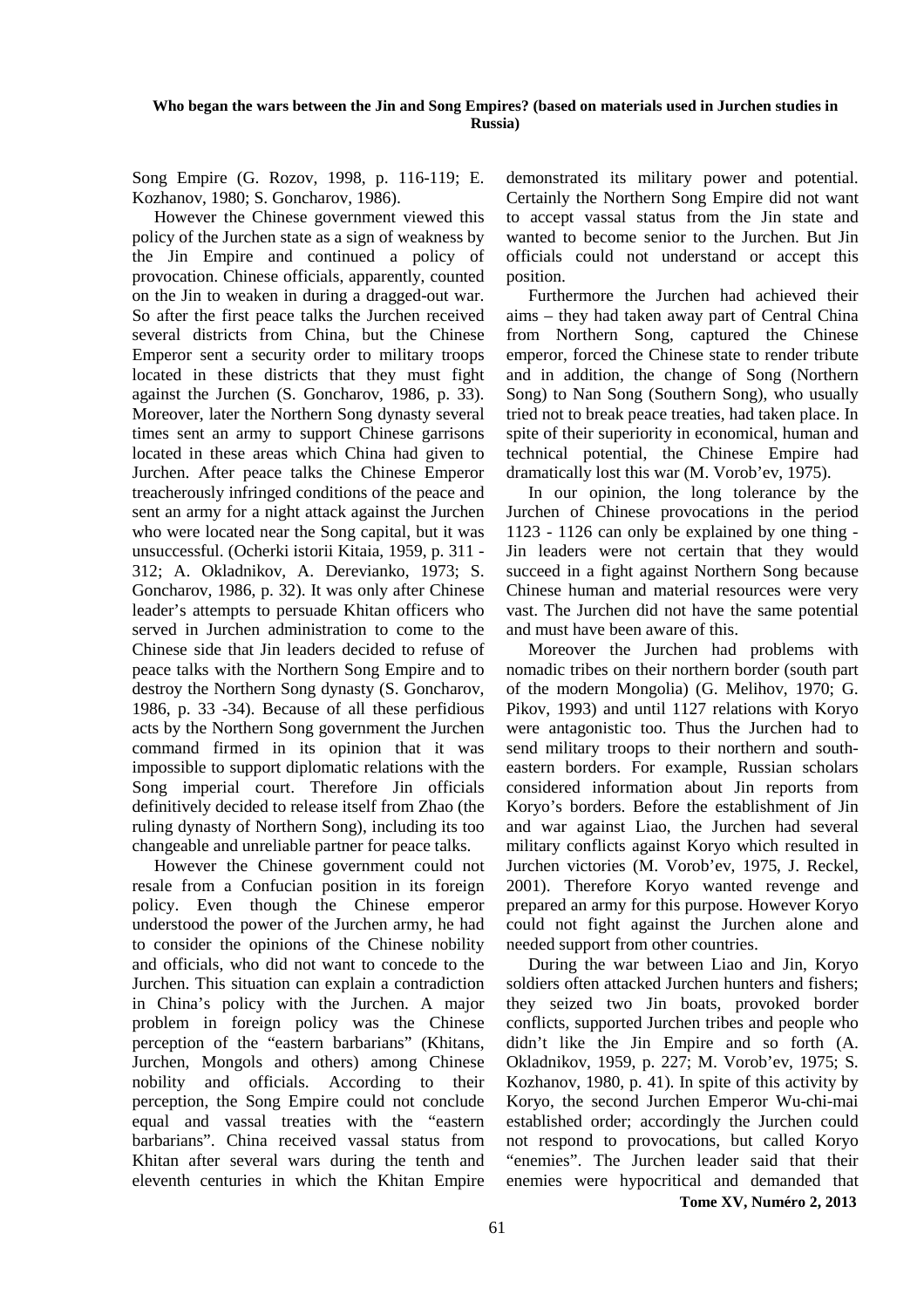#### **Alexander Kim**

anyone having contact with Koryo was breaking normal conventions. If Koryo warriors were to attack, Jurchen had to reject this pressure. According to the order of the Jurchen ruler, soldiers on Jin's south border had to prepare for this defense. If anyone dared to attack the enemy, even if they had military success, they had to be punished as infringers (G. Rozov, 1998; A. Okladnikov, 1959; A. Okladnikov, A. Derevianko, 1973).

As we can see conflicts with the Koryo were numerous and serious even if no matter how much attention the Jin emperor paid to them. The Jurchen tried to look for a compromise with their neighbor, but Koryo did not accept the Jin ambassador. However the Jurchen did not begin war against Koryo in spite of all provocations by Koryo officials. Koryo was oriented to the Northern Song side and probably therefore provoked Jurchen. Koryo reconsidered relations with Jurchen state and accepted vassal-senior relations only after the first period of war between the Jin and Northern Song empires.

As we can see, the Jurchen had many reasons to begin war against Koryo, but did not fight against this south-eastern neighbor. Moreover the Jurchen Emperor restrained Jin field commanders from attacking the Koryo border in 1125, but the Jurchen had a better army than Koryo. The Korean state did not have the same capability and resources as China, but why did the Jurchen attack Northern Song and continue this war until 1142?

To understanding the positions of the Jurchen and Northern Song before the war we must consider the activities of both sides. At the end of war against the Liao, the Jin and Song Empires had to fight together against a common enemy, but China several times tried to renege on its alliance with the Jurchen. For example, China promised the last Liao Emperor T'en-tsu that it would help and provide him with sanctuary (Ye Lunli, 1979). However the Jurchen general Lo-so arrested the Liao ruler and Jin officials received information about contacts between Khitan Emperor and Northern Song. But the Jurchen were left without consequences from this episode. As we can see, the Jurchen didn't want any conflict with its ally.

In 1123 the Jurchen passed to the Chinese side the important city Yanjing, once the capital of the former Liao Empire (modern Beijing), and return for promised payments from the China side, but Northern Song officials began to delay payments.

According to the alliance between the Song and Jin empires, Chinese officials were required to establish custom points at the border with the Jurchen Empire. However the Northern Song side broke this agreement about trade between both empires and didn't establish a custom system on the border with Jurchen state (S. Kozhanov, 1980). Moreover Song officers accepted refugees from the Jin area, campaigned among Khitan and Chinese who served in the Jurchen administration, and invited them to join the Song side. We can conclude that the antagonistic policy of Koryo to Jurchen 1125 resulted from the influence of Northern Song on the Koryo king's court.

Certainly the Jurchen considered Chinese policy as purely hostile towards the Jin Empire and have adopted retaliatory measures in response. As the next step of hostile relation between both empires would have been war, the Jurchen prepared for this stage.

The beginning of the war between Jurchen and China was the Ping-chou incident. The former Liao official Chang Chue, who governed Ping-chou, had come over to the side of the Jurchen. Chang Chue was Bohai person. As is known, the part of Bohai people fought for China and Liao, but many Bohai officials served in Jurchen state (Ye Lunli, 1979). Moreover, they are played an important role in foreign policy of Jin Empire (S. Goncharov, 1986). Jurchen did not have a big number of administrators and Jin invited Bohai people for work in administrative system. Therefore Jin officials trusted him and gave Chang Chue the right to govern Ing-chou and Luang-chou. However he rebelled against the Jin Empire, executed Jin officials in the Ping-chou district and declared himself and his districts (Ping-chou, Ingchou and Luang-chou) to be subjects of the Song Empire (Ye Lunli, 1979, H. Franke, 1997, p. 68). Moreover Chang Chue sent Chinese prisoners who been arrested by Jurchen to their houses.

Jurchen mobilized three thousand soldiers and under the command of the Jin general Du Mu tried to attack Chang Chue, but could not take Ing-chou and came back north. After this incident Chang Chue sent false information to China about his victory under the Jurchen army. We should see the information about the three thousand Jurchen soldiers that attacked Ping-chou as evidence that the Jin did not have a big army in the border with China in this period and could not plan war against Northern Song at that time.

**Tome XV, Numéro 2, 2013**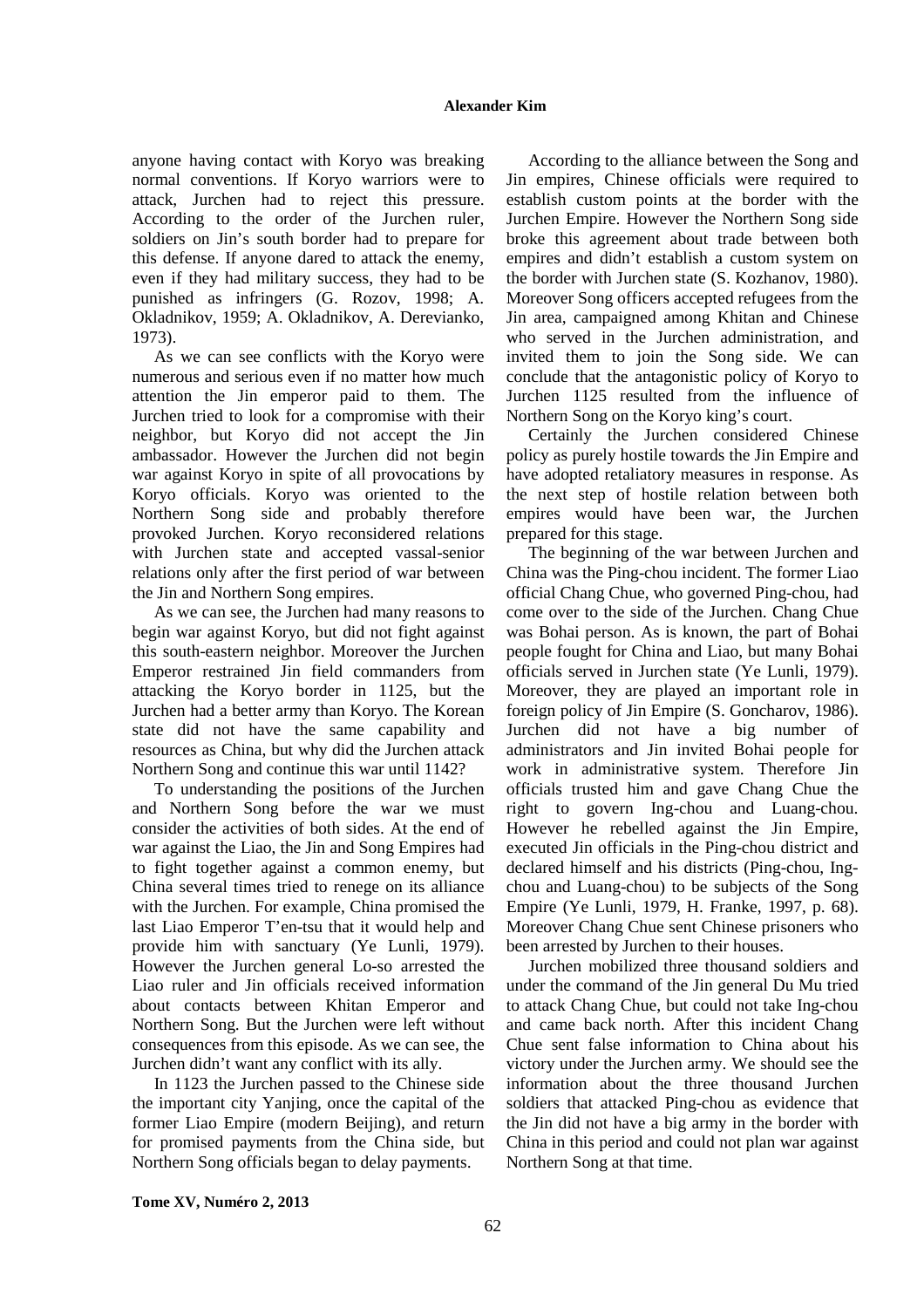#### **Who began the wars between the Jin and Song Empires? (based on materials used in Jurchen studies in Russia)**

The Jurchen did not suffer defeat in the war against Liao 1115 - 1125, therefore information about incident involving Chang Chue had a very great effect on the Chinese imperial court. Northern Song officials did not like the Jurchen and wanted to support the rebellious generalgovernor Ping-chou. Therefore the Chinese Emperor rewarded Chang Chue and appointed him to the post of general-governor of the military district Taining and gave him the right of hereditary government of Ping-chou. However one thousand Jurchen soldiers suddenly attacked and occupied Ping-chou. Chang Chue fled to China and sought protection under Northern Song. Jin demanded the execution of the traitor and threatened Song with war. In spite of the Chinese executing Chang Chue and sending his head to Jin (Ye Lunli, 1979; A. Okladnikov, A. Derevianko, 1973), the Jurchen began to regard China as their enemy. Northern Song's treachery of Chang Chue only strengthened opinion among Jurchen that the Chinese empire was an unreliable partner.

Certainly Chang Chue could not rebel against Jin administration alone. In spite of the current problem in one district, Ping-chou, in the Jin Empire, he could not fight against the Jurchen. Therefore we can guess that Northern Song promised him support before the rebellion in Pingchou. Chang Chue proved to be a good political and administrative leader during the crisis in the Liao Empire. Despite the hostility of the Jurchen he managed to gain their trust (Ye Lunli, 1979). Therefore we can only think that such a good political official could not have been short-sighted when he rebelled against Jurchen. I can guess that Chang Chue had contacts with Go (Gao) Yaoshi – he was Bohai general, who served in Liao army, but from 1120- in Chinese army. At that time he was commander of north border military troops of the Song Empire.

 But such a fast destruction of the rebellion by Chang Chue was unexpected for the Chinese Empire because the Northern Song had not prepared for war against the Jurchen and underestimated the mobility of Jurchen military troops. As a developed bureaucratic system, the Northern Song Empire had a diplomatic foreign affairs department but it could not react quickly to changes in other countries and military officials could not mobilize the army swiftly enough. Therefore the Song did not have allies in the war of 1125 - 1142.

We can see the same situation in the later period of Jin to the thirteenth century. During the twelfth century Jin received Chinese cultural influences, absorbed the Chinese style of management (J. Tao, 1977) and became a developed medieval bureaucratic state. Therefore after it began wars against the Southern Song and Mongols, the Jin Empire could not react quickly to attack by its enemies. For example, according to the *Jin shi*, in 1204 the Song Empire attacked Jin territory but only in 1205 was the Jurchen army mobilized (G. Rozov, 1998, p. 186 - 187). In 1210 Mongol troops invaded Jin but the Jurchen underestimated the situation. Therefore the Jin Empire did not have allies in the war against the Mongols and it was only in 1211 that they declared mobilization of the army (M. Vorob'ev, 1975).

Coming back again to the Ping-chou incident, we can guess that probably Chinese decided to wait for an opportunity for war against the Jurchen and executed Chang Chue. In the opinion of M. V. Vorob'ev, China did not prepare for war and didn't want to fight against the Jurchen (M. Vorob'ev, 1975). However Jurchen had their own opinion on the situation. It seems that in the morass of political intrigues, Jurchen clearly realized that the situation with its southern neighbor would worsen. Many of the Khitan and Bohai people who served in the Jurchen administration did not like Northern Song and helped Jurchen against the southern neighbor of the Jin state. They had political and diplomatic experience which were welcomed in Liao administration, knew the situation in China and could give good advice to Jurchen leaders. Some Bohai people were advisors of the Jurchen generals and held high ranks in Jurchen administration (S. Goncharov, 1986; P. So, 2000). Therefore the Jin officials tried to solve problems with its powerful neighbor with one blow – war.

The Jurchen used the Ping-chou incident as a pretext for war against the Northern Song, but, as noted above, they willingly went to peace talks. We can find the reason for this activity by the Jurchen in the position Jin held before that war.

 **Tome XV, Numéro 2, 2013**  Relations between Jin and Koryo have been described earlier in this paper. A further factor was that the internal situation of the Jurchen state had been not stable. After the Liao defeated the Jurchen they received the vast territories in which Chinese and Khitan population lived. The former subjects of Liao had not adjusted in a friendly way to the Jin Empire. This is reflected in the fact that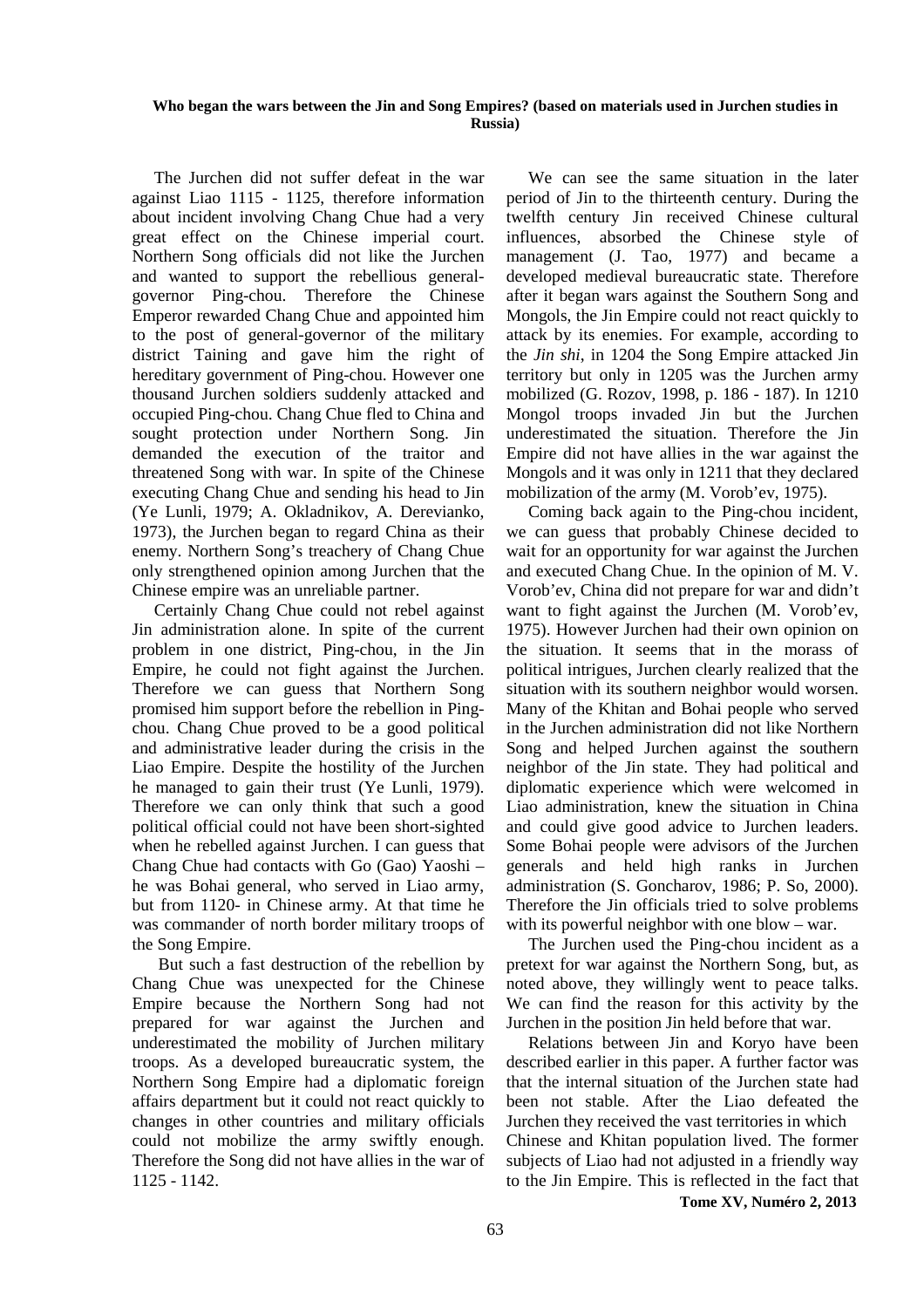many Khitan fled to Xi Liao (the last Khitan state, which was destroyed by Mongols in 1210), to Koryo and to Si Xia; they also organized guerrilla groups which fought against Jurchen and kept in touch with the external enemies of the Jin Empire. Therefore in spite of many Khitans serving in the Jin army and administration, the Jurchen cannot believe them owing to several objective reasons.

The Chinese population of Jurchen state too was restless; the number of robbers which also opposed Jin had increased. Moreover the Song Chinese Empire at that time had large military forces. A large army was at hand for the Song emperor (in the eleventh century number the Song army reached the extraordinary figure of 1,200,000 soldiers (Istoriia Kitaia, 1974, p. 106) and this did not include the national home guard), as well as a wealthy population and a great number of the cities with good fortifications. In the war against the Jurchen, Chinese general mobilized two millions soldiers (S. Goncharov, 1986); this fact demonstrates the vast material and human capability of the Song Empire.

Before the war against the Northern Song, the Jurchen established a military alliance with the Tangut state Xi Xia, exploited anti-Chinese sentiment among the Khitans and mobilized them for war against the Northern Song and tried looking for mercenaries among Mongol tribes to fight against the Chinese (M. Vorob'ev, 1975). These facts demonstrated that the Jurchen could not be assured of victory in war against the Northern Song. Because Si Xia was an ally of Liao in the war against the Jurchen and had several battles with the Jin army and in 1125 Jurchen had destroyed Khitan Empire, we can understand what many Khitan felt towards Jurchen. For example, in the war against Liao, the Jurchen were not looking for allies in the first period of the war.

Certainly many scholars believe that the Jurchen army was strong and powerful, in spite of using Khitan, Bohai and other peoples in wars, but as we can see the Jin military system could not fight against China over a long period and controlled vast territories of the former Liao Empire. The Jurchen took part in the wars from 1114 and eventually tired of war. Moreover in battles against the Chinese Empires, the Jurchen must have fought in uncomfortable geographical and climate conditions in the provinces of Central and South China. These regions were very different from the districts of the North-eastern China and Manchuria in which the Jurchen had fought against the Khitans.

Based on the example of relations between Jin, Song and the Koryo in 1119 - 1127, we can hypothesize that international relations in the medieval period in East Asia developed when excessively active attempts to weaken a possible opponent and avoid conflict turned into unexpected war and long term opposition. The semi-isolation policy of the Koryo played a positive role for this Korean state – the Jin army was never at war with the Koryo kingdom though the latter was much weaker than China.

Inherently, the conflict between Jin and Song military systems appeared because of mutual fear before a possible collision, when societies almost unknown to each other unexpectedly became neighbors. The blow administered by Jurchen against China in 1125 is more similar to an action dictated by the necessity of having to go to war against a strong opponent for the sake of acquiring new territories and extraction rather than the foolish adventure it appears. Further acts of the Jurchen diplomacy and their attempts to make peace with the Northern Song show that the Jurchen well understood this. And only the unwillingness of Song emperors to advance on the world compelled the Jin state to wage a long war.

### **Bibliography**

Goncharov Sergey Nikolaevich (Гончаров Сергей Николаевич), 1986, *Kitajskaia srednevekovaia diplomatiia: otnosheniia mezhdu imperiiami Sun i Czin`1127 - 1142 gg.* (Китайская средневековая дипломатия: отношения между империями Сун и Цзинь 1125 - 1142 гг./ China's diplomacy in the Middle Ages: relations between the Jin and Song empires 1127 - 1142), Moscow, Nauka, 291 p.

Herbert Franke, 1984, *Treaties between Sung and Chin*, Studies on the Jurchen and the Jin Dynasty, Norfolk, Galliard (Printers) Ltd., p. 55 - 84.

Jing-shen Tao, 1977, *The Jurchen in Twelfth-Century China: A Study of Sinicization*, Seattle, University of Washington Press, 217 p.

Johannes Reckel, 2001. *The Ya-in on Korea's Northern Border until the 12th Century*, Göttinger Beiträge zur Asienforschung*.* Helf 1, p. 41 - 85.

Kozhanov Sergei Timofeevich (Кожанов Сергей Тимофеевич), 1980, *Nachal`nyj period mezhdu imperiiami Sun i Czin` (1125 - 1127)*

**Tome XV, Numéro 2, 2013**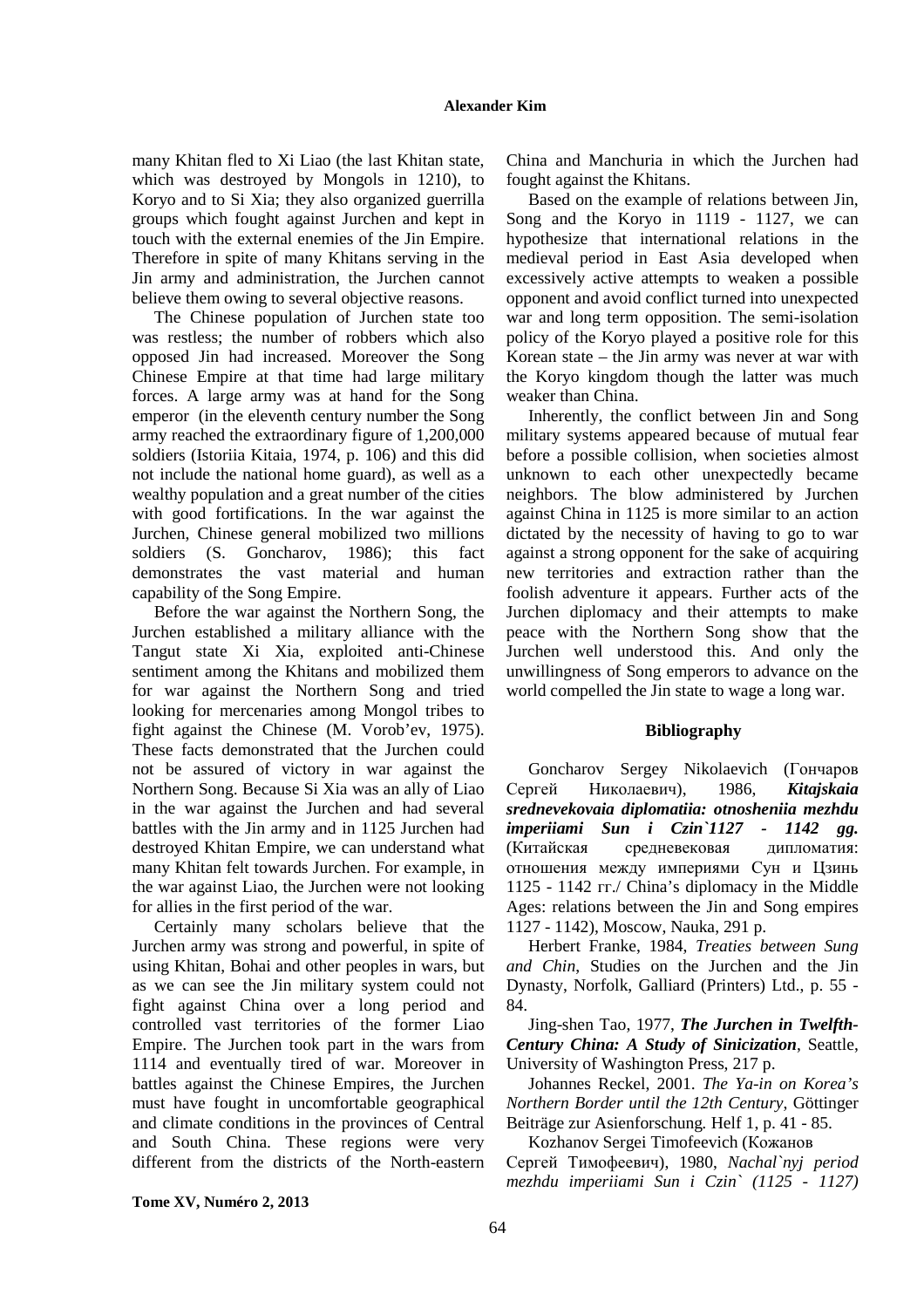#### **Who began the wars between the Jin and Song Empires? (based on materials used in Jurchen studies in Russia)**

(Начальный период войны между империями Сун и Цзинь (1125 - 1127)/ The first period of the war between the Song and Jin empires (1125 - 1127)), Dal`nij Vostok i sosednie territorii v srednie veka. Istoriia i kul`tura vostochnoj Azii, Novosibirsk, Nauka, p. 39 - 48.

Kychanov Evgenii Ivanovich (Кычанов Евгений Иванович), 1966, *Chzhurchzhẻni v XI veke.* (Чжурчжэни в XI веке / The Jurchen in the eleventh century.), Materialy po istorii Sibiri, *Drevniaia Sibir`*, Novosibirsk, Nauka, vol.2, p. 269  $-281.$ 

Kyuner Nikolai Vasil`evich (Кюнер Николай Васильевич), 1961, *Kitajskie izvestia o narodah Yuzhnoj Sibiri, Central`noj Azii i Dal`nego Vostoka* (Китайские известия о народах Южной Сибири, Центральной Азии и Дальнего Востока / Сhinese information about peoples of Southern Siberia, Central Asia and the Far East), Moscow, Nauka, 391 p.

Maliavkin Anatolii Gavrilovich (Малявкин Анатолий Гаврилович), 1942, *Jin shi. 1 cuan`* (Цзинь-ши, 1 цуань / Jinshi. First chapter), *Sbornik nauchnyh rabot przheval`cev*, Harbin, p.  $40 - 58$ .

Melihov, Georgij Vasil'evich (Мелихов Георгий Васильевич), 1970, *Ustanovlenie vlasti mongol'skih feodalov na severo-vostoke Kitaia* (Установление власти монгольских феодалов на северо-востоке Китая/ Establishment of the power of the Mongolian feudals in northestern part of China), Tataro-mongoly v Azii i Evrope, Moscow, Nauka, p. 62 – 84.

Miasnikov Vladimir Stepanovich (Мясников Владимир Степанович), 1977, *Tvorcheskoe nasledie N.Y. Bichurina i sovremennost`* (Творческое наследие Н.Я. Бичурина и современность / The creative legacy of N.Y. Bichurin and his contemporaries), Problemy Dal`nego Vostoka, № 3, p. 168 – 177.

Miasnikov Vladimir Stepanovich (Мясников Владимир Степанович), 1979. Russkij manchzhuroved G.M. Rozov (Русский маньчжуровед Г.М. Розов / The Russian specialist in Manchurian studies, G. M. Rozov), Problemy Dal`nego Vostoka, № 1, p. 181 – 187.

Nikiforov Vladimir Nikolaevich (Никифоров Владимир Николаевич), 1970, *Sovetskie istoriki o problemah Kitaia* (Советские историки о проблемах Китая / Soviet historians on Chinese problems), Moscow, Nauka, 416 p.

Okladnikov Alexei Pavlovich (Окладников Алексей Павлович), 1959, *Dalekoe proshloe Primor`ia* (Далекое прошлое Приморья / The distant past of the Primorye region), Vladivostok, Primorskoe knizhnoe izdatelstvo, 221 p.

Okladnikov Alexei Pavlovich (Окладников Алексей Павлович), Derevianko, Anatolii Panteleevich (Деревянко Анатолий Пантелеевич), 1973, *Dalekoe proshloe Primor`ia i Priamur`ia* (Далекое прошлое Приморья и Приамурья / The distant past of the Primorye and Amur regions), Vladivostok, Dalnevostochnoe knizhnoe izdatelstvo, 439 p.

Perelomov Leonard Sergeevich (Переломов Леонард Сергеевич). 1977, *Issledovaniia po istorii chzhurchzhẻnej* (Исследования по истории чжурчжэней / Studies in Jurchen history), Problemy Dal`nego Vostoka, № 1, p. 171 – 174.

Pikov Gennadii Gennadievich (Пиков. Геннадий Геннадиевич), 1993, *Kidani i czubu (iz istorii vzaimotonoshenij kidanej i czubu v X - XIII vekov)* (Кидани и цзубу. (Из истории взаимоотношений киданей и цзубу Х - ХIII вв.) / Khitan and Tatars ( the history of relations between Khitan and Tatars in 10th – 13th C.), Istoricheskij opyt osvoeniia vostochnyh rajnov Sibiri . Vladivostok: Dal'nauka, p. 83 – 89.

Rozov Grigorii Mikhailovich (Розов. Григорий Михайлович), 1998, .*Istoriia Zolotoj imperii*  (История Золотой империи / Jin-shi). / Redaction by Larichev V.E. Novosibirsk: Izdatel`stvo Instituta arheologii i ẻtnografii SO RAN, 288 p.

Simonovskaia Larisa Viktorovna (Симоновская Лариса Викторовна), 1948, *Bichurin kak istorik Kitaia* (Бичурин как историк Китая / Bichurin as historian of China), Tezisy i doklady istoricheskogo fakul`teta MGU. Vol. 7. Moscow, MGU, p. 46 – 61.

Shavkunov Ernst Vladimirovich (Шавкунов Эрнст Владимирович), 1990, *.Kul`tura chzhurchzhẻnej-udigẻ XII-XIII vv. i problema proishozhdeniia tungusskih narodov Dal`nego Vostoka* (Культура чжурчжэней-удигэ XII-XIII вв. и проблема происхождения тунгусских народов Дальнего Востока / The culture of the Jurchen-udige in the twelfth and thirteenth centuries and the problem of the origin of the Tungus people in the Far East), Moscow, Nauka, 288 p.

So Pyong-guk (서병국/蒮荞國), 2000, *Parhae Parhaein* (발해 발해인/ Bohai and Bohai people),